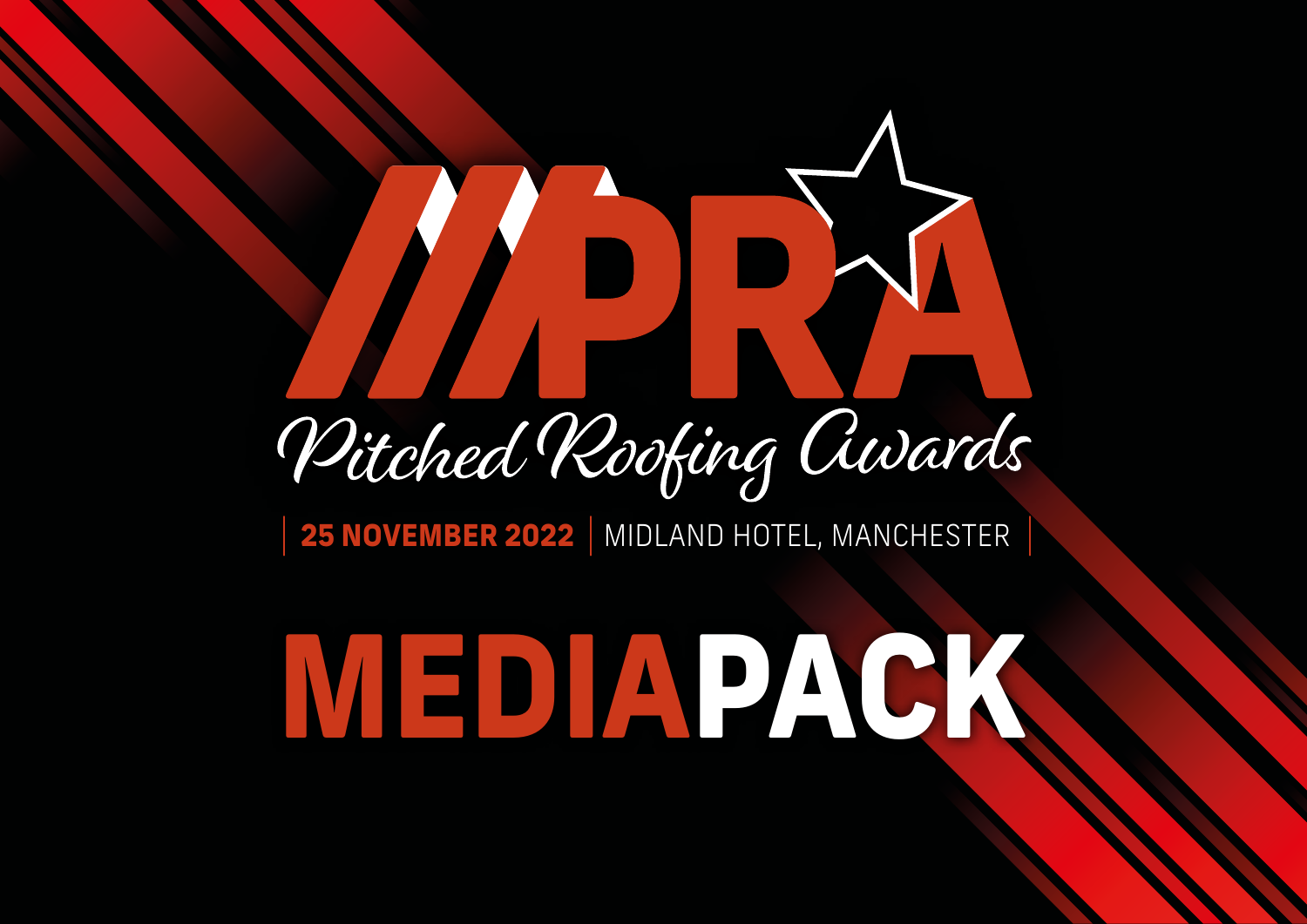### **THE UK'S DEDICATED EVENT FOR THE PITCHED ROOFING INDUSTRY**

FIRMLY ESTABLISHING ITSELF AS A KEY EVENT IN THE INDUSTRY CALENDAR, THE PITCHED ROOFING AWARDS, WHICH IS NOW IN ITS FOURTH YEAR, SERVES TO RECOGNISE AND REWARD THE IMPORTANT CONTRIBUTION THIS PART OF THE ROOFING SECTOR MAKES TO DELIVER OUTSTANDING LEVELS OF WORKMANSHIP, INNOVATIVE PRODUCTS, AND DESIGN ACROSS THE INDUSTRY.



From the creative use of products used on a project, to the complexity of the installation and the individuals who have demonstrated high quality across the industry, the Pitched Roofing Awards recognises these exceptional contributions through an extensive range of categories spanning across the residential and commercial aspects of the sector, so there is plenty of opportunity for companies and individuals to be acknowledged for their achievements.

Through promoting the important collaboration between manufacturers and contractors, winning a Pitched Roofing Award is an exceptional achievement and has proven business benefits for all shortlisted applicants. Not only will it help to enhance your company's reputation in the eyes of your customers, but it will also help to raise its profile and secure a competitive edge over your industry peers.

Considering the challenges the construction industry has faced in these unprecedented times, there is no better year to enter the Pitched Roofing Awards to give your business a competitive edge. So, why not join us as we unite and shine a spotlight on all the great aspects of the pitched roofing industry, with the possibility that your project may get the attention it deserves!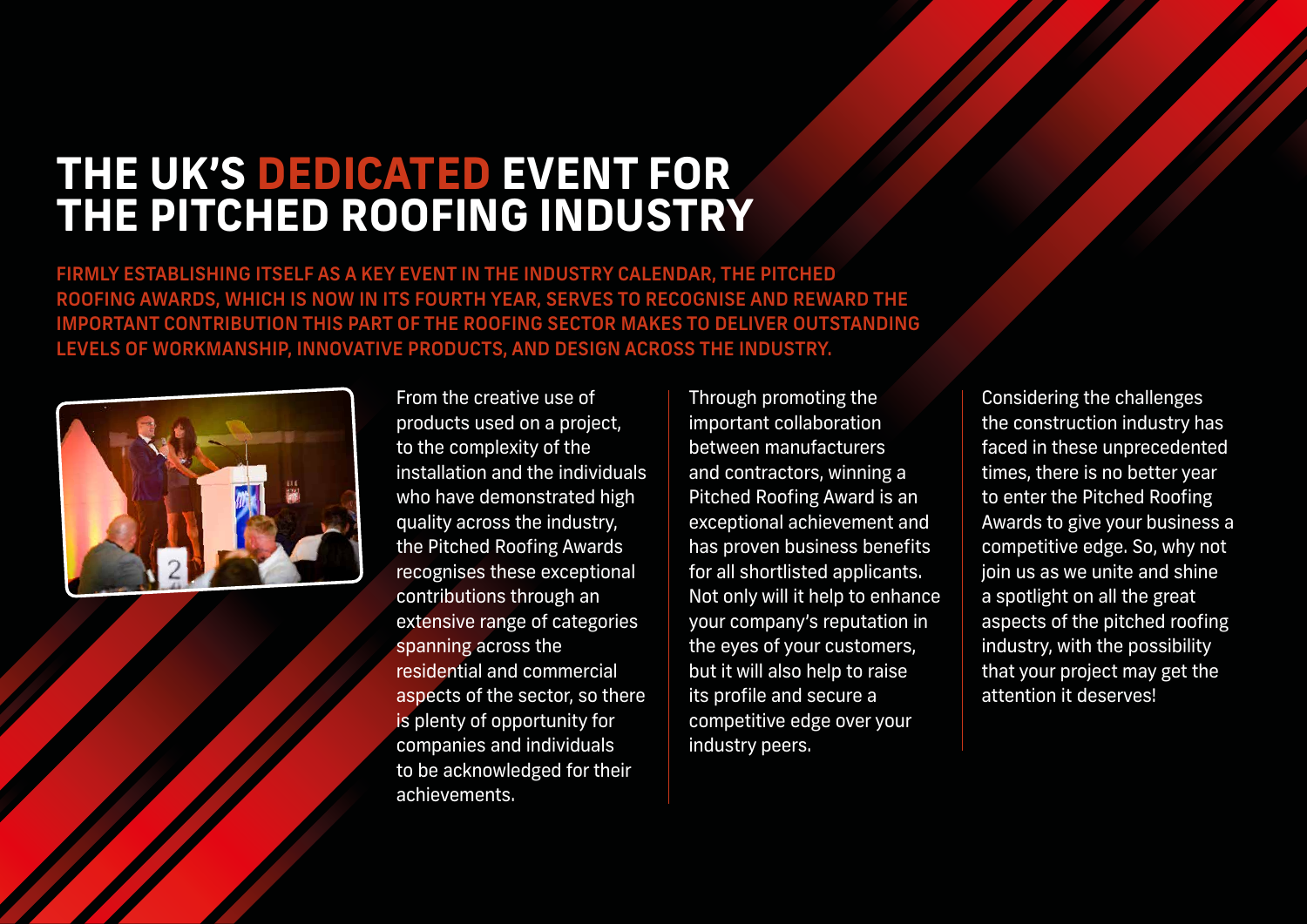## **HEADLINE SPONSOR PACKAGE (SOLUS)**



- Prominent logo branding on all pre-event marketing material (includes advertising, emails and PR)
- $\sqrt{2}$  100-word company profile on the Pitched Roofing Awards website
- Prominent logo branding as the  $\prec$ z headline sponsor on the event e-ticket (sent to all guests)
- One independent HTML email  $\prec$  $\chi$ announcing you as the sponsor
- One full-page advert in RCI magazine イズ announcing you as the headline sponsor
- $\sqrt{x}$  A half-page editorial announcing you as the sponsor and why you feel it's good for the industry

#### AT THE AWARDS CEREMONY

- $\sqrt{2}$  One table of 10 (includes a three-course meal and half a bottle of wine per person)
- $\Diamond$  Prominent logo branding on the event signage and AV
- $\Diamond$  A full-page advert in the winners brochure
- An opportunity to network with attendees and VIPs
- Opportunity to include a 10-20 second video advert into the awards presentation



#### POST-EVENT

 $\triangleleft$  A full-page advert in RCI magazine post event

Total<br>£10,000

- $\sqrt{\alpha}$  Logo branding in the post awards write-up
- $\sqrt{a}$  A button advert on the RCI website for one-month post event (300 x 100 pixels)
- $\sqrt{a}$  Awards website branding until the live event
- A full-page editorial in the post awards  $\overrightarrow{\mathbf{x}}$ write up, event overview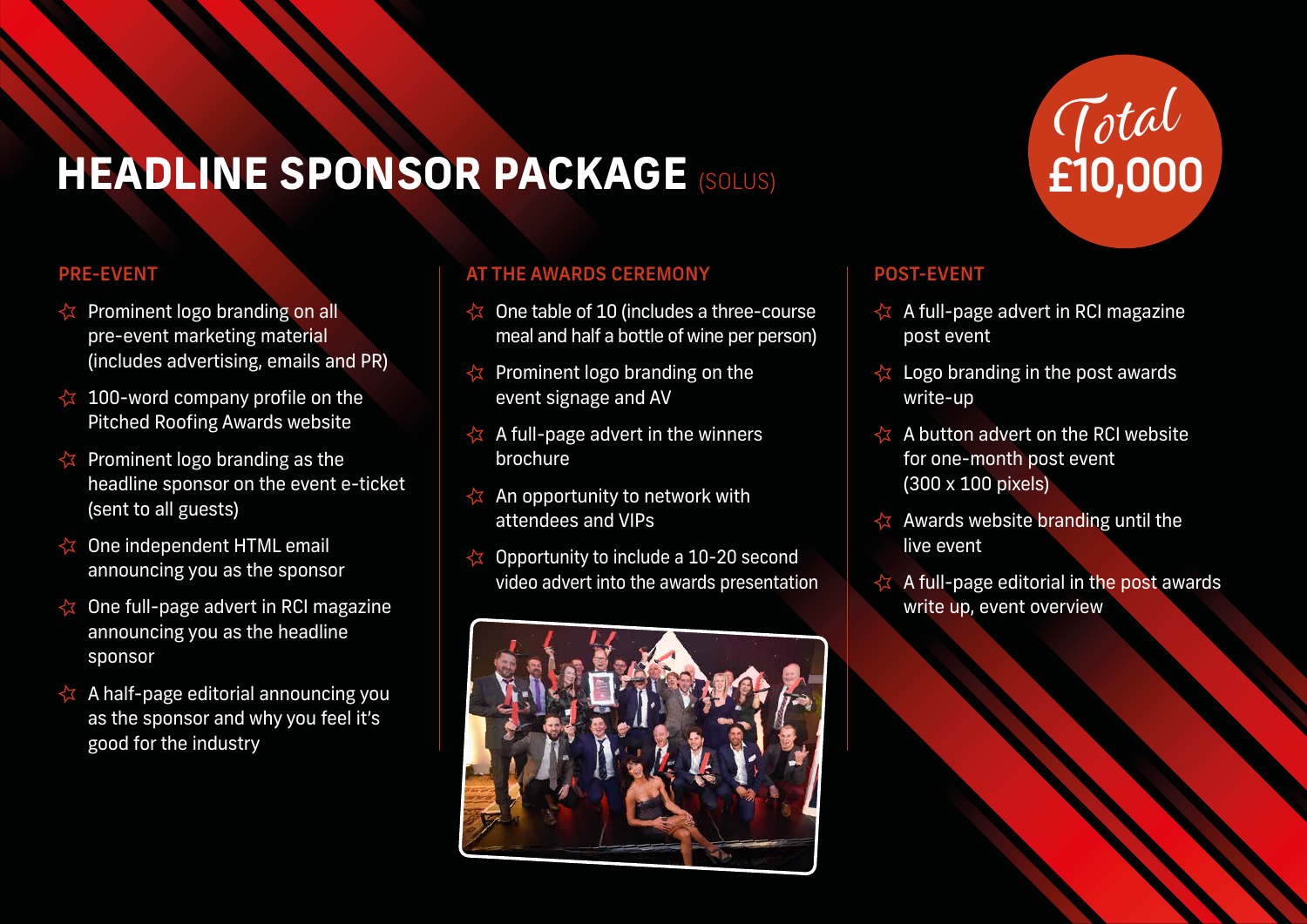# **MAIN EVENT SPONSORS** (MULTIPLE)

#### PRE-EVENT

- Prominent logo branding on all pre-event marketing material (includes advertising, emails and PR)
- $\sqrt{2}$  100-word company profile on the Pitched Roofing Awards website
- Prominent logo branding as the main event sponsor on the event e-ticket (sent to all guests)
- One independent HTML email announcing you as the sponsor
- One half-page advert in the RCI magazine announcing you as the main event sponsor
- $\alpha$  A half-page editorial announcing you as the sponsor and why you feel it's good for the industry

#### AT THE AWARDS CEREMONY

- $\sqrt{2}$  One table of 10 (includes a three-course meal and half a bottle of wine per person)
- Prominent logo branding on the event signage and AV
- $\forall x$  A half-page advert in the winners brochure
- An opportunity to network with attendees and VIPs
- Opportunity to include a 10-20 second video advert into the awards presentation



# Total<br>£5,000

#### POST-EVENT

- $\triangleleft$  A half-page advert in the RCI magazine post event
- $\sqrt{2}$  Logo branding in the post awards write-up
- $\sqrt{a}$  A button advert on the RCI website for one-month post event (300 x 100 pixels)
- $\triangleleft$  Awards website branding until the live event
- $\Diamond$  A half-page editorial in the post awards write up, event overview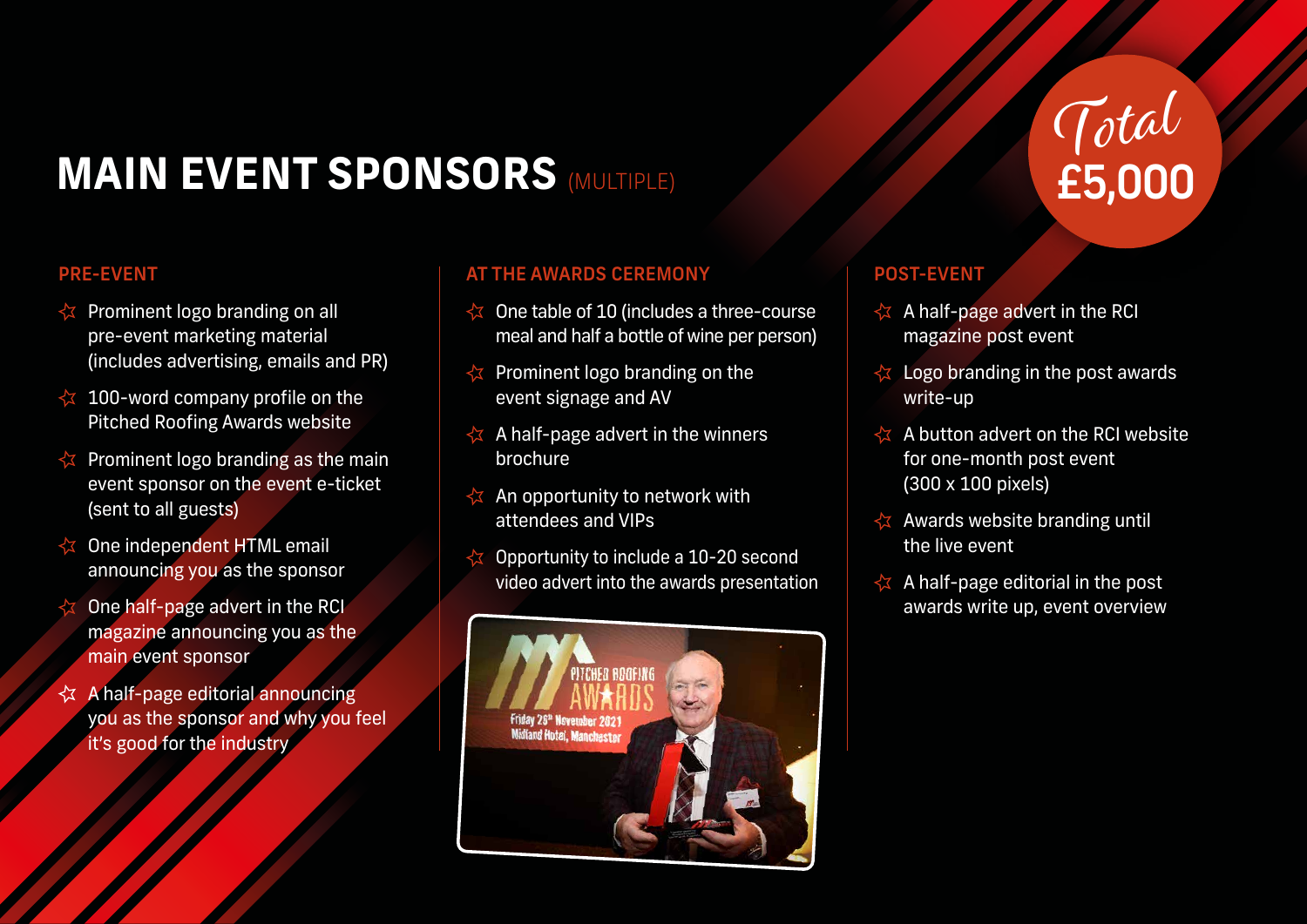## **ADDITIONAL SPONSORSHIP OPPORTUNITIES**

#### DRINKS RECEPTION SPONSOR (SOLUS)

- $\forall$  Duration is for one hour, pre-event awards ceremony
- $\Diamond$  Logo to appear on all marketing material as the reception drinks sponsor

£3,800

Total

- $\sqrt{a}$  A roller banner at the venue announcing you as the pre-drinks/ post drinks sponsor
- $\sqrt{a}$  A button advert on the RCI website for one-month pre-event (300 x 100 pixels)
- $\sqrt{2}$  One table of 10 (includes a three-course meal and half a bottle of wine per person)

#### **HOST** SPONSOR (SOLUS)

- Logo to appear on all くて marketing material as the host sponsor
- $\langle x \rangle$  A roller banner at the venue announcing you as the host sponsor
- $\sqrt{a}$  A button advert on the RCI website for one-month pre-event (300 x 100 pixels)
- $\triangle$  One table of 10 (includes a three-course meal and half a bottle of wine per person)

## £3,500 Total

#### **GALLERY** SPONSOR (SOLUS)

☆ Logo to appear on all marketing material as the gallery sponsor



- $\sqrt{2}$  100-word company profile to add to the Pitched Roofing Awards website
- $\sqrt{2}$  A button advert on the RCI website for one-month pre-event (300 x 100 pixels)
- One table of 10 (includes a ☆ three-course meal and half a bottle of wine per person)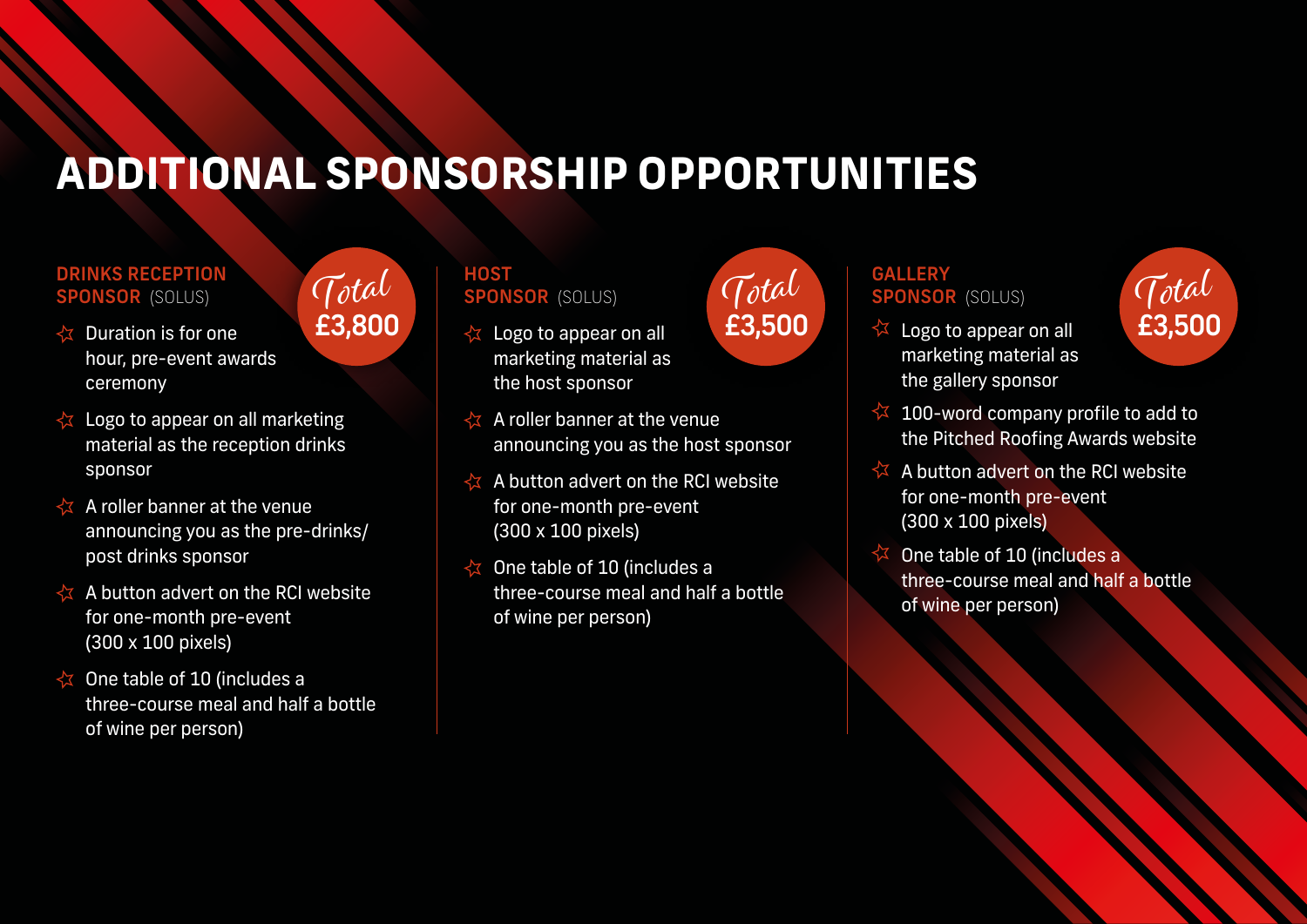## **ADDITIONAL SPONSORSHIP OPPORTUNITIES**

#### EVENING AFTER DRINKS SPONSOR (SOLUS)

- $\Diamond$  Logo to appear on all marketing material as the evening event drinks sponsor
- $\Diamond$  100-word company profile to add to the Pitched Roofing Awards website
- $\Diamond$  A roller banner at the venue announcing you as the evening event drinks sponsor (\*Limited for one hour until the money has been spent). It is an open bar thereafter

A button advert on the RCI website for one-month pre-event (300 x 100 pixels)

- One free drink for all attendees upon arrival
- Food and nibbles for all attendees
- Roped off VIP area. (\*Depends on venue)



#### TABLE GIFT SPONSOR (SOLUS)

Company to supply table gift at their own cost

### £1,500 Total

- Logo to appear on all marketing material as the table gift sponsor
- $\triangle$  A button advert on the RCI website for one-month pre-event (300 x 100 pixels)
- $\sqrt{x}$  A half-page editorial to announce you as the table gift sponsor prior to the event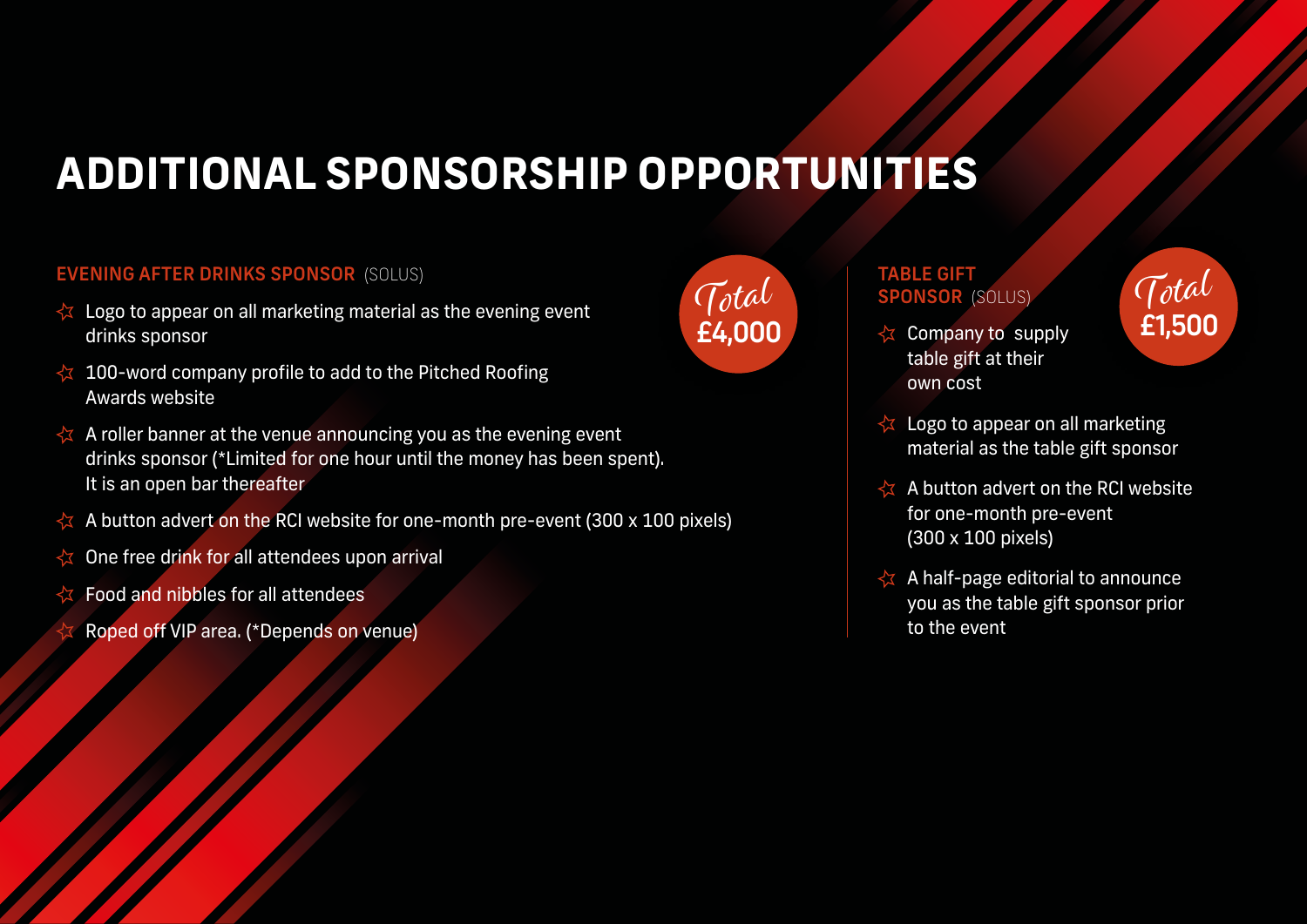## **[CATEGORY SPONSORSHIP](https://www.pitchedroofingawards.co.uk/2022-categories)**

- Best use of a flat to pitch roof system
- Best use of slate for a domestic project
- Best use of slate for a commercial project
- Best use of a hard metals roof
- Best use of a profiled metal roof
- Best use of a solid conservatory roof system
- Best use of concrete and clay tiles for a domestic project
- Best use of concrete and clay tiles for a commercial project
- Best use of a heritage roof
- Best use of a lead roof application
- Best use of a solar PR or solar thermal system
- Best use of a rainwater system
- Best use of a pitched green roof system
- Best use of a cedar shingles application
- Best use of a rooflight application
- Best ornamental feature on a roof
- Young achiever of the year
- Outstanding contribution to the industry

#### PRE-EVENT

- $\Diamond$  Prominent logo branding on all pre-event marketing material (includes advertising, emails and PR)
- 100-word company profile on the Pitched Roofing Awards website
- One independent HTML email announcing you as a category sponsor
- One half-page advert in RCI magazine announcing you as a category sponsor



#### POST-EVENT

- $\sqrt{a}$  A button advert on the RCI website for one-month post event (300 x 100 pixels)
- Pitched Roofing Awards website branding to continue until the live event
- One quarter-page editorial in the post awards write up, event overview

*\*Award categories are subject to change or be removed at the publishers discretion. Mark Allen Group will not be held responsible for categories which may have been changed or removed for any reason necessary*